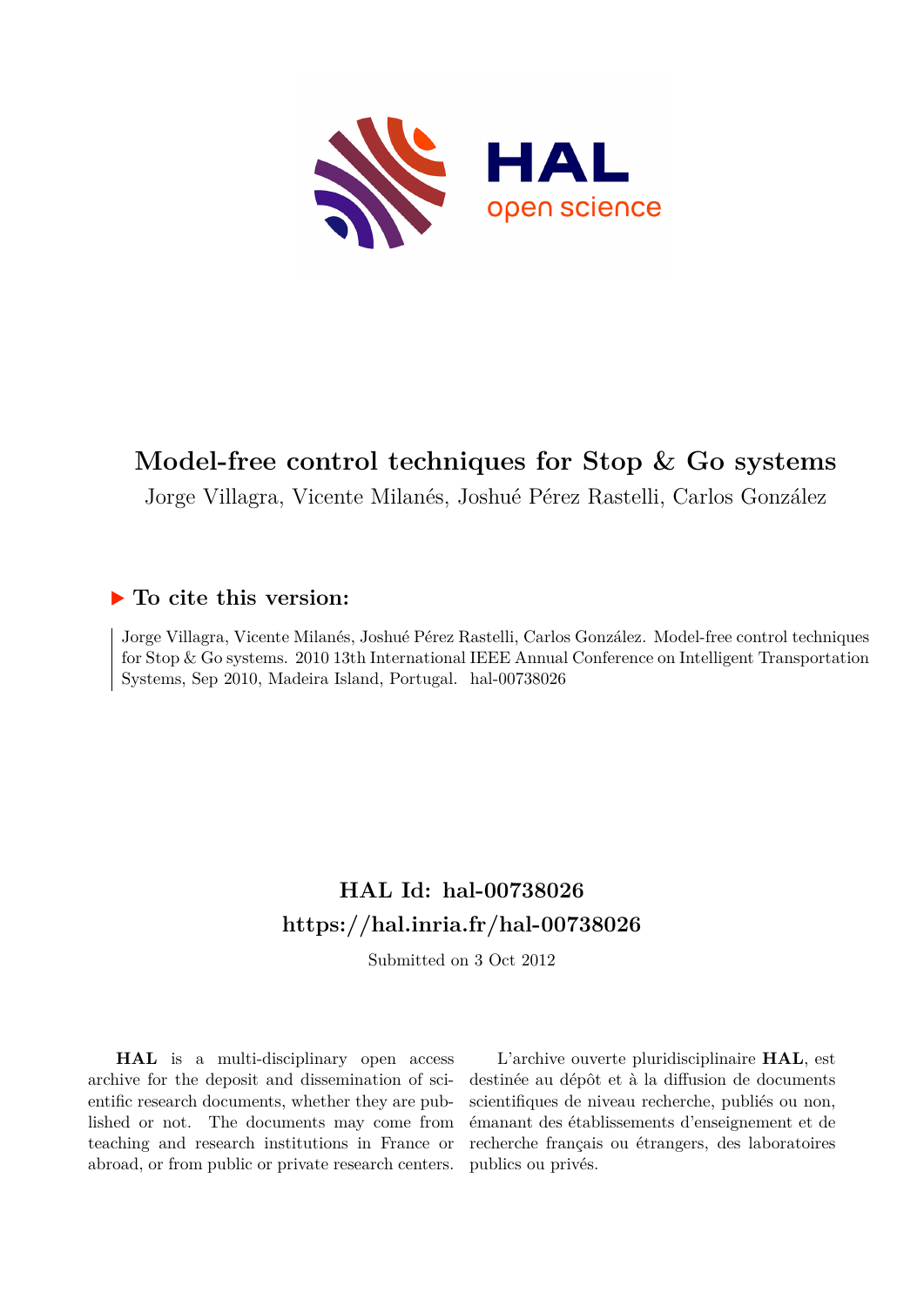# **Model-free control techniques for Stop & Go systems**

Jorge Villagrá, Vicente Milanés, Joshué Pérez and Carlos González

*Abstract***— This paper presents a comparison of Stop & Go control algorithms, which deal with car following scenarios in urban environments. Since many vehicle/road interaction factors (road slope, aerodynamic forces) and actuator dynamics are very poorly known, two robust control strategies are proposed: an intelligent PID controller and a fuzzy controller. Both model-free techniques will be implemented and compared in simulation to show their suitability for demanding scenarios.**

#### I. INTRODUCTION

Adaptive cruise control (ACC) and stop-and-go control systems have been deeply studied in recent years [1]. While ACC automatically accelerates or decelerates the vehicle to keep a quasi-constant target velocity and headway distance, stop-and-go deals with the vehicle in urban scenarios, with frequent and sometimes hard stops and accelerations.

Both situations present different comfort and safety constraints, and therefore, in most of the reported works, ACC and stop-and-go problems are treated separately.

Besides, Cooperative ACC (CACC) is a further development that adds vehicle-to-vehicle communication, providing the previous systems with more and better information about the vehicle it is following. With information of this type, the controllers will be able to better anticipate problems, enabling it to be safer and exhibit a smoother response.

The main idea of these control systems is to regulate the vehicle around the well-known two seconds distance rule, which attempts to respect a distance proportional to the human reaction time (approximately 2 s). Some approaches [2], [3] have tried to reproduce human behavior with deterministic models in order to achieve smooth control actions. Unfortunately, this kind of strategy may not necessarily lead to safe operation (see e.g. [1]).

Other authors (e.g. [4], [5]) have modeled reference interdistances using different types of time polynomials, whose coefficients are obtained respecting safety acceleration and jerk constraints.

In general, these approaches produce acceptable results in an ACC scenario. However, during a sudden deceleration of the preceding car, the vehicles present a large transitory relative velocity and the actual inter-distance decreases abruptly. Hence, this dynamical scenario would not be suitably represented by static polynomial models, but by some kind of inter-distance dynamic model.

In [6], the authors proposed a nonlinear reference model taking into account safe and comfort specification in an intuitive way. However, this work considers that the reference acceleration generated by the dynamic inter-distance model is instantaneously applied to the following vehicle. Since this assumption is hardly ever met in real urban situations, an advanced feedback controller should be introduced to cope with vehicle nonlinearities -specially in brake and engine dynamics at low speed- and environment disturbances namely road slopes and wind gusts.

Different approaches have been proposed to tackle the actuators nonlinear dynamics. Input/output linearization [7], fuzzy logic (cf. [8], [9]) or sliding mode control (cf. [10] or [11]) have been used to deal with the engine control. Feedback linearization [12] and sliding modes [13] have also been implemented to control a nonlinear brake model. However, most of these approaches rely on precise models, so that any parameter variation during the life time of the vehicle may lead to a loss of performance, or even to an unstable behavior.

The main contribution of this paper consists in finding an engine/brake control algorithm that obtain the expected reference speeds and acceleration of the follower vehicle, while keeping a reference distance to the leader vehicle. Moreover, the control law will have to be robust to measurement noises, unmodeled dynamics -brake and engine dynamics- and disturbances -road inclination, aerodynamic forces or rolling resistance.

To that end, two model free control techniques will be implemented and compared with a realistic vehicle model: an intelligent PID controller (see [14] or [15] for previous works using this novel technique) and a fuzzy controller.

In Fig. 1 the dashed block represents the core of this work, which will use the dynamic inter-distance model obtained in [6] and the measurements provided by the follower CAN bus and the wireless communication system.

The rest of the paper is organized as follows. The vehicle model will be presented in Sec. II. The third section will be devoted to recall the dynamic inter-distance model. Sec. IV shows how an intelligent PID is adapted to this problem. The implementation of a fuzzy controller will be detailed in Sec. V. Both techniques will be evaluated under a simulation environment in VI, where disturbance robustness, comfort and safety will be compared and discussed. Finally, some concluding remarks and future work will be drawn in Section VII.

J. Villagrá, V. Milanés, J. Milanés and C. González are with the Robotics and Automation Center (CSIC-UPM), CSIC, Carretera de Campo Real, km. 0.200, 28500 La Poveda, Arganda del Rey, Madrid, Spain {jorge.villagra, vmilanes, jperez, gonzalez}@car.upm-csic.es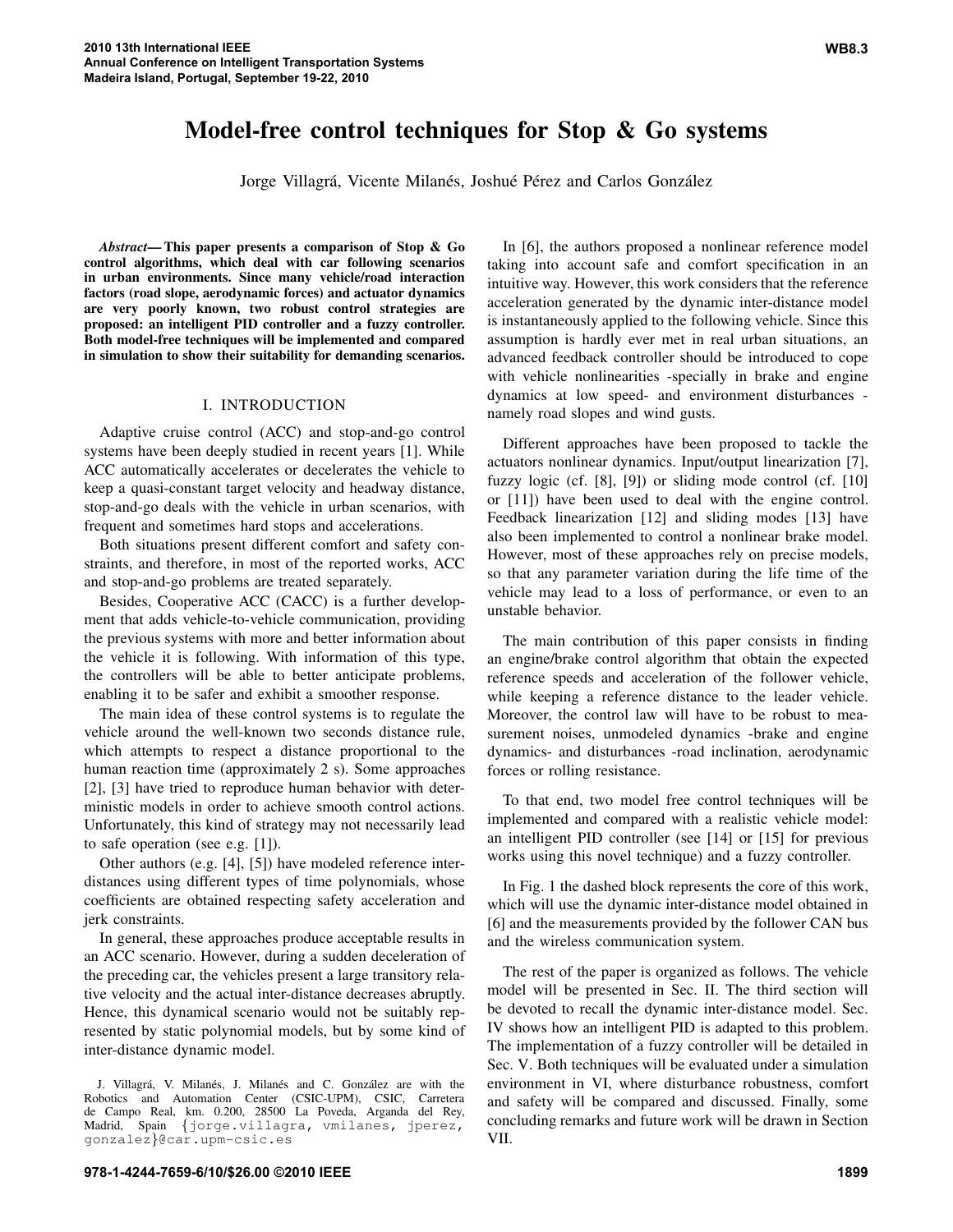

Fig. 1. Control scheme.

# II. VEHICLE MODEL

The balance of forces along the vehicle's longitudinal axis (cf. [16]) gives

$$
M\dot{V}_x = F_{x_f} + F_{x_r} - F_a - R_{x_f} - R_{x_r} - Mg\sin\theta \tag{1}
$$

where *M* is the mass of the vehicle,  $V_x$  the longitudinal velocity,  $F_{x_f}$  and  $F_{x_r}$  the front and rear longitudinal tyre forces, respectively,  $R_{x_f}$  and  $R_{x_r}$  the front and rear tyre forces due to rolling resistance, <sup>θ</sup> the angle of inclination of the road, and *F<sup>a</sup>* the longitudinal aerodynamic drag force.

The rolling resistance forces are often modeled as a timevarying linear function of normal forces on each tyre, i.e.,  $R_x = k_r F_z$ , with  $k_r$  the rolling resistance coefficient and  $F_z$ the vertical load of the vehicle.

The aerodynamic forces can be expressed as

$$
F_a = \frac{1}{2} \rho C_d A_F (V_x + V_{wind})^2
$$

with  $\rho$  being the mass density of air,  $C_d$  the aerodynamic drag coefficient,  $A_F$  the frontal area of the vehicle (the projected area of the vehicle in the direction of travel), and *Vwind* the wind speed.

Finally, the Pacejka model [17] is used for longitudinal tyre/road interaction forces,  $F_x$ . They depend on many factors, but essentially on longitudinal slip and normal forces. The normal forces will be computed as realistically as possible with a 10 degrees-of-freedom (d.o.f.) vehicle model – 6 d.o.f. for the chassis and an additional d.o.f. for each wheel.

The wheel rotation dynamics can be expressed as

$$
I\dot{\omega} = -rF_x + \tau_{e_i} - \tau_{b_i} \tag{2}
$$

where  $I$  is the wheel's moment of inertia,  $\dot{\omega}$  its angular velocity, *r* the tyre radius,  $\tau_{e_i}$  the applied engine torque, and  $\tau_{b_i}$  the brake torque, both applied to each wheel's centre.

The engine torque  $\tau_e$  can be expressed in terms of the throttle opening  $u_e$  by the expression [18]

$$
\tau_e = n u_e \tau_m \left( 1 - \beta \left( \frac{\omega}{\omega_m} - 1 \right)^2 \right)
$$

where *n* is the gear ratio,  $\beta$  is an engine torque parameter, and the maximum torque  $\tau_m$  is obtained at engine speed  $\omega_m$ .

Finally, the dynamics between the braking control variable  $u_b$  and braking torque  $\tau_b$  can be modeled as a second-order linear system [19]

$$
\tau_b(s) = \frac{K_b}{s^2 + 2\eta_b \omega_b s + \omega_b^2} u_b(s)
$$

with  $K_b$ ,  $\eta_b$ , and  $\omega_b$  the static gain, damping factor, and natural frequency<sup>1</sup>, respectively.

## III. DYNAMIC INTER-DISTANCE GENERATION

A reference model proposed by [6] will act as a feedforward term into the longitudinal control law. The basis of this model will be sketched in the next lines.

The inter-distance reference model describes a virtual vehicle dynamics which is positioned at a distance *d<sup>r</sup>* (the reference distance) from the leader vehicle. The reference model dynamics is given by

$$
\ddot{d}_r = \ddot{x}_l - \ddot{x}_{f_r} \tag{3}
$$

where  $\ddot{x}_l$  is the leader vehicle acceleration and

$$
\ddot{x}_{f_r} = u_r(d_r, \dot{d}_r) \tag{4}
$$

is the follower acceleration, which is a nonlinear function of the inter-distance and of its time derivative.

Introducing  $\tilde{d} = d_0 - d_r$  in (4), where  $d_0$  is the safe nominal inter-distance, the control problem is then to find a suitable control feedforward control  $u_r$ , when  $\tilde{d} \geq 0$ , such that all the solutions of the dynamics (3) fulfill the following comfort and safety constraints:

- $d_r \geq d_c$ , with  $d_c$  the minimal inter-distance.
- $\|\ddot{x}_r\| \leq \gamma_{max}$ , where  $\gamma_{max}$  is the maximum attainable longitudinal acceleration.
- $\|\ddot{x}_r\| \leq J_{max}$ , with  $J_{max}$  a bound on the driver desired jerk.

<sup>1</sup>Since the braking dynamics is much faster than that of the vehicle, it can be replaced in the vehicle model by an algebraic expression, without loss of realism [20].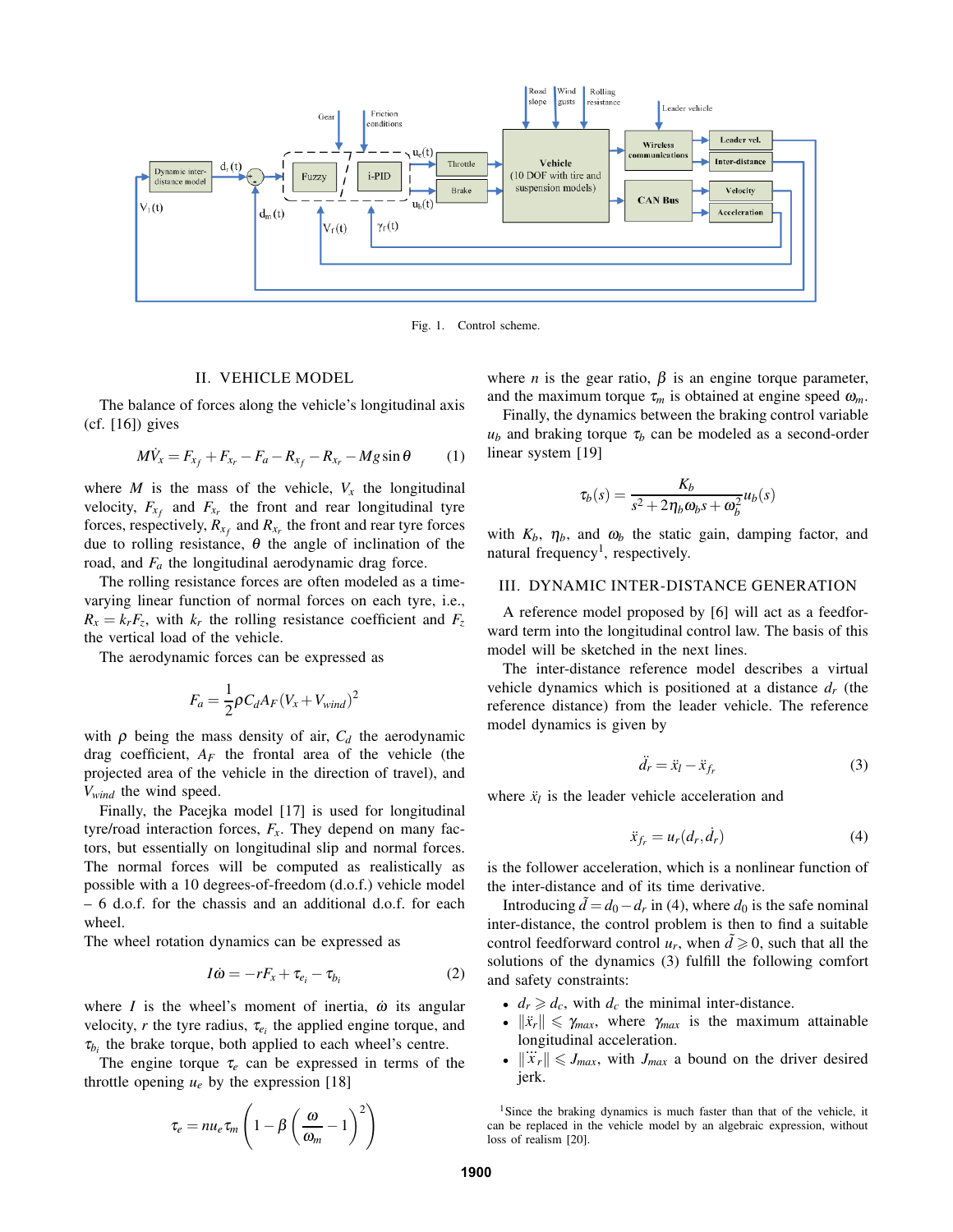The authors of [6] propose to use a nonlinear damper/spring model  $u_r = -c|\tilde{d}|\dot{d}$ , which can be introduced in the dynamics Eq. (3) to give:

$$
\ddot{\tilde{d}} = -c|\tilde{d}|\dot{\tilde{d}} - \ddot{x}_l.
$$

The previous equation may be analytically integrated and expressed backwards in terms of *d<sup>r</sup>* as follows

$$
\dot{d}_r = \frac{c}{2}(d_0 - d_r)^2 + \dot{x}_l(t) - \beta, \ \beta = \dot{x}_{fr}(0) + \frac{c}{2}(d_0 - d_r(0))^2.
$$
\n(5)

Note that this reference inter-distance depends upon the leader vehicle, distance  $d_0$  and parameter  $c$ , which is, in turn, an algebraic function of safe and comfort parameters  $d_c$ ,  $V_{max}$ ,  $\gamma_{max}$  and  $J_{max}$  (cf. [6]). Fig. 2 shows how  $\gamma_{max}$ influences the reference inter vehicular distance.

Finally, the feedforward control law -or follower acceleration- yields from (4)

$$
\ddot{x}_{f_r} = u_r = -c|d_0 - d_r|\dot{d}_r \tag{6}
$$

where the inter-distance evolution comes from the numerical integration of (5).



Fig. 2. Comparison of different distance policies: Constant time-headway rule (2 seconds) and the inter-distance model [6] with different maximum accelerations.

# IV. INTELLIGENT PID CONTROLLER 2

As stated in [21], a finite dimension nonlinear system can be locally written as

$$
y^{(\mu)} = F + \alpha u \tag{7}
$$

where  $\alpha \in \mathbb{R}$  and  $\mu \in \mathbb{N}$  are two constant parameters, which do not necessarily represent a physical magnitude, and whose choice is based on the following guidelines

•  $\mu$  is usually 1 o 2, and it may represent the system order, but not necessarily.

<sup>2</sup>Note that this notation is not related to artificial intelligence techniques, but rather to the capacity to automatically complete what a standard linear controller are unable to do.

•  $\alpha$  should allow *F* and  $\alpha u$  to be of the same order of magnitude.

The term *F*, which is a sort of non-linear black box identifier [21], is computed with the input value at the preceding sample time  $u(t_{k-1})$  and with the  $\mu$ -th derivative estimation of the output  $[y^{(\mu)}(t_k)]_e$  at the current sample time

$$
F(t_k) = [y^{(\mu)}(t_k)]_e - \alpha u(t_{k-1})
$$
\n(8)

Using formalism introduced in (7) and Eq. (1) for both vehicles, the relative velocity dynamics can be expressed [15] as follows

$$
\ddot{x}_{f_r}(t) = F(t) + \alpha u(t) \tag{9}
$$

where  $u = {u_e, u_b}$  are respectively the engine and brake control variables.

If (9) is inverted and merged with a PI controller [18], the resulting i-PI control law yields

$$
u = \frac{1}{\alpha} \left( \ddot{x}_{f_r} - F \right) + K_P e + K_I \int e dt, e = \dot{d}_r - (\dot{x}_l - \dot{x}_f) \quad (10)
$$

where  $K_P$ ,  $K_I \in \mathbb{R}^+$  are PI gains. Even though this is a nonlinear and varying parameter system, the linearized model of (1) can be useful to classically tune the PI controller (see [18]). Thereafter, two extra parameters  $\alpha_e$  and  $\alpha_b$  will be chosen (see table II) to enhance the dynamic behavior and disturbance rejection of the closed loop system.

Eq. (10) can be particularized in our case to control the throttle

$$
u_e(t_k) = \frac{1}{\alpha_e} \left( \ddot{x}_{f_r}(t_k) - F_e(t_k) \right) + K_{p_e} e(t_k) +
$$
  
+ 
$$
K_{i_e} \int (e(t_k)) dt
$$
  

$$
F_e(t_k) = \hat{x}_f(t_k) - \alpha_e u_e(t_{k-1})
$$
 (11)

and to do likewise with the brake

$$
u_b(t_k) = \frac{1}{\alpha_b} (\ddot{x}_{f_r}(t_k) - F_b(t_k)) + K_{p_b} e(t_k) ++ K_{i_b} \int (e(t_k)) dt F_b(t_k) = \hat{x}_f(t_k) - \alpha_b u_b(t_{k-1})
$$
(12)

where  $\hat{x}_f$  is a velocity derivative estimation.

Finally, a decision rule will be established to determine whether braking or throttle actions are needed. Control law (12) will be used if the reference acceleration is negative<sup>3</sup> and the inter-distance error is lower than a fixed value. In any other case, throttle control law (11) will be used.

| <b>TABLE I</b>                    |     |      |    |  |
|-----------------------------------|-----|------|----|--|
| <b>I-PI CONTROLLER PARAMETERS</b> |     |      |    |  |
|                                   |     |      | α  |  |
| Brake (b)                         | 0.2 | 0.02 | 20 |  |
| Engine (e)                        |     |      |    |  |

<sup>3</sup>Since the reference acceleration do not take into account disturbances such as road slope, this value will be slightly higher than zero to properly handle situations where vehicle is running downhill.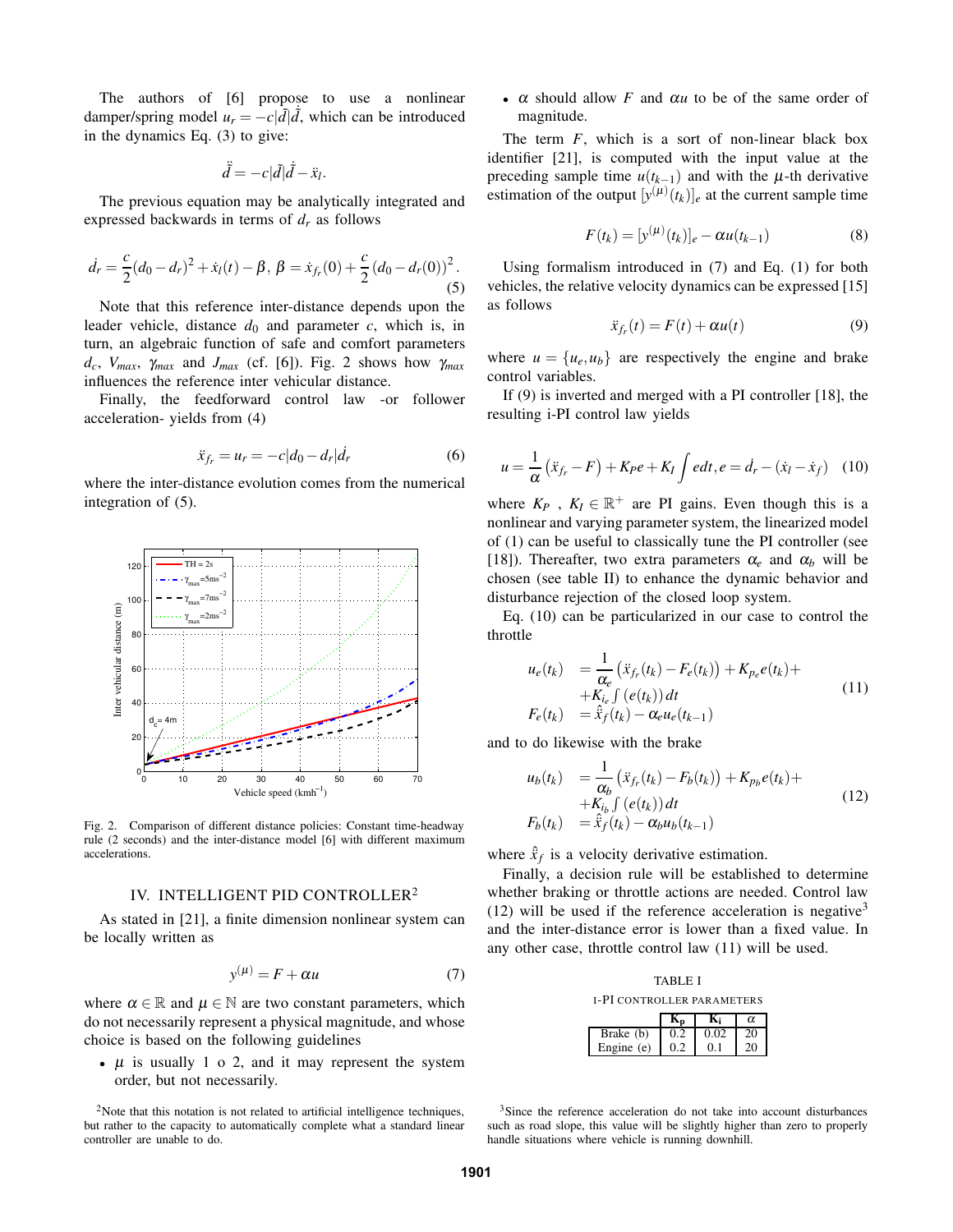### V. FUZZY CONTROLLER

The second control technique used to be compared is based on soft computing. They are recognized as having a strong learning and cognition capability as well as good tolerance to uncertainty and imprecision. Among them, fuzzy logic - developed by Prof. Lofti A. Zadeh in 1965 - gives a good approximation to the human reasoning and is an intuitive control technique to be applied to autonomous vehicle control since they exhibit high nonlinear behavior.

This control technique consists of a rule base containing expert knowledge and a set of variables representing the considered linguistic values. Functionally, the fuzzy reasoning process can be divided in three stages named fuzzification the stage in which a crisp input value is converted to a fuzzy value, inference engine - it simulates the human reasoning process by making fuzzy inference on the inputs and IF-THEN rules- and defuzzification - the fuzzy output values are converted to crisp values.



Fig. 3. Membership function definitions for the input (Speed Error and Distance Error) and output (Pedal) variables.

Figure 3 shows the membership functions for the input variables of our fuzzy controller. Two variables have been used to perform the control. On the one hand, the *Speed error* defined as the difference between the leading and trailing car in km/h. On the other hand, the *Distance error* that gives the difference between the distance obtained with the dynamic inter-distance model and the real distance between cars.

As output, the action over the longitudinal actuators i.e. throttle and brake pedals - is generated. So, the output variable *Pedal* determines which actuator has to be pressed, and the magnitude of the action. The fuzzy output variables membership function shape is defined using Sugeno singletons which are based on monotonic functions. The possible

output values are within the range [-1,1], where -1 indicates the brake pedal is completely depressed and 1 indicates the maximum action is applied to the accelerator pedal.

The control algorithm is represented in Fig. 4 as a control surface obtained by plotting the inferred control action Pedal for a grid of values of Speed Error and Distance Error. The appreciable smoothness in changes of slope indicates that the rules selected are appropriate.



Fig. 4. Speed control surface.

# VI. SIMULATION RESULTS

To evaluate the closed-loop system behavior with both controllers, the vehicle dynamics will be simulated, as aforementioned, with a 10 d.o.f model, which takes into account tires, brakes and engine dynamics.

Measurement noises will be also considered in velocity and acceleration CAN based sensors. These corrupting noises will be modeled as additive white gaussian variables.

Wireless communications are based on a a peer-to-peer Wi-Fi (IEEE 802.11) network, which provides information about the position and velocity of the leader vehicle in the driving zone. A 25 Hz transmission rate will be considered in this work, where received data will be artificially noised to simulate transmission delays.

In Fig. 5 a velocity profile for the leader vehicle is plotted. This scenario has been conceived to evaluate the control algorithms in the wide range of operation, trying to cope with the most demanding maneuvers in urban scenarios. A robust longitudinal control algorithm [25] will be applied to the first vehicle to track the setpoints as precisely as possible. Furthermore, both leader and follower will have to accomplish their control goals while rejecting the disturbance induced by the road slope depicted in Fig. 5, where frequency progressively increases.

Leader and follower cars will be initially separated by a distance of 25 meters and running at the same speed,  $\dot{x}_l$  =  $x_f = 14$  ms<sup>-1</sup>. Besides, the inter-distance dynamic model is parameterized to provide a maximum speed  $V_{max} = 20$ , a maximum acceleration  $B_{max} = 5$  and a minimum interdistance  $d_c = 4$ .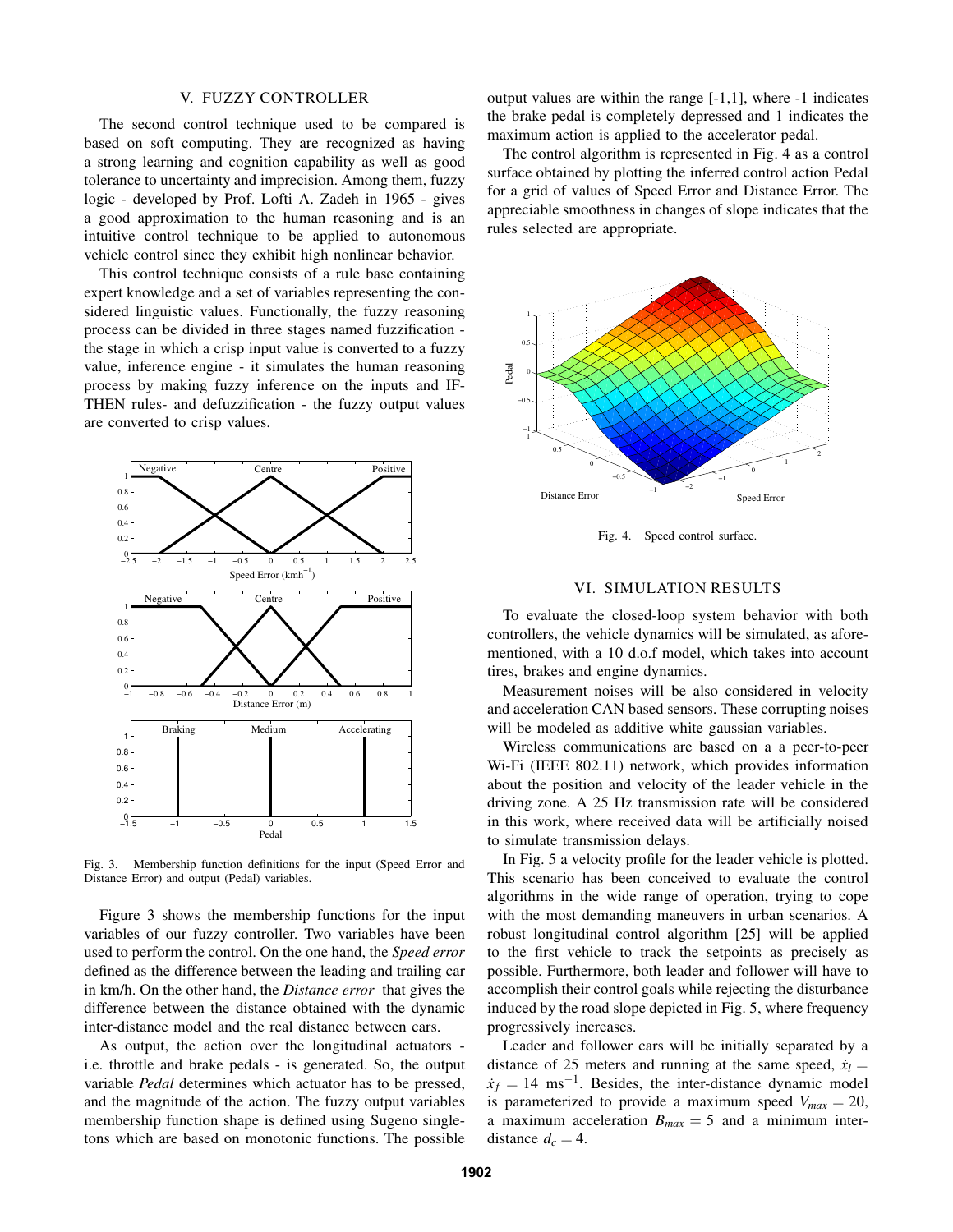

Fig. 5. Leader speed and road slope profiles

The vehicles' speed, the distance between them, the error with respect to the dynamic inter-distance model and the control action evolution are depicted in Fig. 6, which summarizes the most important aspects of the controllers behavior. They will be quantitatively evaluated with two different criteria: inter-distance tracking error  $J_1$  and control action softness  $J_2$ . The former will be computed with integral absolute error

$$
J_1 = \frac{1}{T} \int_0^T |d_r - (x_l - x_f)| dt
$$

and the latter will be estimated with the mean value of the control actions <sup>4</sup> derivative

$$
J_2 = \frac{1}{T} \int_0^T \left( \left| \frac{du_e(t)}{dt} \right| + \left| \frac{du_b(t)}{dt} \right| \right) dt
$$

Even if the behavior of both controllers is at first sight satisfactory for the proposed scenario, some important differences can be highlighted in terms of safety, comfort and disturbance rejection.

In the next to bottom graph, one can see the interdistance error with respect to the dynamic reference -that is plotted in second to top graph of Fig. 6. With both controllers there is an initial transient, that is corrected after 5 seconds approximately. Thereafter, i-PI provides a more precise tracking than fuzzy controller (see table II). Note that the loss of performance of fuzzy controller mainly occurs when a setpoint change in the leader velocity is combined with an important road slope variation. Finally, the comfort indicator of table II -which indicates than i-PI control action is much softer than fuzzy's- coincides with the fluctuating behavior of fuzzy controller in the bottom graph of fig. 6.

To sum up, even if both controllers seem adapted for this kind of application -and the fuzzy approach has a faster tuning process-, the i-PI controller obtains a better tracking quality in a disturbance environment and provides softer control actions.

| TABLE II             |  |
|----------------------|--|
| PERFORMANCE CRITERIA |  |

| Controlador | i-PI   | Fuzzy  |
|-------------|--------|--------|
|             | 0.0965 | 0.1465 |
| J2          | 0.0291 | 0.124  |

### VII. CONCLUDING REMARKS

A comparison of two non-model based control approaches have been implemented and compared in simulation for a stop-and-go application. From a dynamic inter-distance model, a reference inter-distance is provided to an intelligent PID controller and a fuzzy controller, that are evaluated in terms of safety, comfort and disturbance rejection for a demanding urban situation. Simulations have shown very interesting results in both cases -specially using the i-PID approach- with no need of physical parameters knowledge and with a high degree of efficiency (performance, computational cost and calibration time). As a consequence, the implementation and test of these techniques on mass produced vehicles will be soon initiated.

# VIII. ACKNOWLEDGMENTS

The authors are grateful to the CYCIT (Spain), Plan Nacional (Spain) and MICINN (Spain) for supportting from GUIADE (P9/08), TRANSITO (TRA2008-06602-C03-01) and City-Elec (PS-370000-2009-4) projects, respectively, the development of this work.

## **REFERENCES**

- [1] A. Vahidi and A. Eskandarian, "Research advances in intelligent collision avoidance and adaptive cruise control," *IEEE Transactions on Intelligent Transportation Systems*, vol. 4, no. 3, pp. 143–153, 2003.
- [2] K. Yi and I. Moon, "A driver-adaptive stop-and-go cruise control strategy," in *Proc. of IEEE Int. Conf. on Networking. Sensing & Control*, vol. 1, 2004.
- [3] S. Moon, I. Moon, and K. Yi, "Design, tuning, and evaluation of a full-range adaptive cruise control system with collision avoidance," *Control Engineering Practice*, vol. 17, no. 4, pp. 442–455, 2009.
- [4] M. Brackstone and M. McDonald, "Car-following: A historical review," *Transportation Research F*, vol. 2, pp. 181–196, 2000.
- [5] O. N. T. Hiraoka, T. Kunimatsu and H. Kumamoto, "Modeling of driver following behavior based on minimum-jerk theory," in *Proc.* 12*th World Congress ITS*, 2005.
- [6] J. Martinez and C. C. de Wit, "A safe longitudinal control for adaptive cruise control and stop-and-go scenarios," *IEEE Trans. Control Systems Technology*, vol. 15, no. 1, pp. 246–258, 2007.
- [7] D. Swaroop, J. Hedrick, C. Chien, and P. Ioannou, "A Comparision of Spacing and Headway Control Laws for Automatically Controlled Vehicles 1," *Vehicle System Dynamics*, vol. 23, no. 1, pp. 597–625, 1994.
- [8] J. Naranjo, C. González, R. Garcia, and T. de Pedro, "ACC+ Stop&go maneuvers with throttle and brake fuzzy control," *IEEE Transactions on Intelligent Transportation Systems*, vol. 7, no. 2, pp. 213–225, 2006.
- [9] S. Dermann and R. Isermann, "Nonlinear distance and cruise control for passenger cars," in *Proc. of the American Control Conference*, 1995.
- [10] J. Gerdes and J. Hedrick, "Vehicle speed and spacing control via coordinated throttle and brake actuation," *Control Engineering Practice*, vol. 5, no. 11, pp. 1607–1614, 1997.
- [11] L. Nouveliere and S. Mammar, "Experimental vehicle longitudinal control using a second order sliding mode technique," *Control Engineering Practice*, vol. 15, no. 8, pp. 943–954, 2007.
- [12] H. Raza, Z. Xu, B. Yang, and P. Ioannou, "Modeling and control design for a computer-controlled brake system," *IEEE Transactions on Control Systems Technology*, vol. 5, no. 3, pp. 279–296, 1997.

<sup>&</sup>lt;sup>4</sup>The sum of engine and brake control variables  $u_e$  and  $u_b$  is equivalent to *Pedal* variable in the fuzzy control implementation